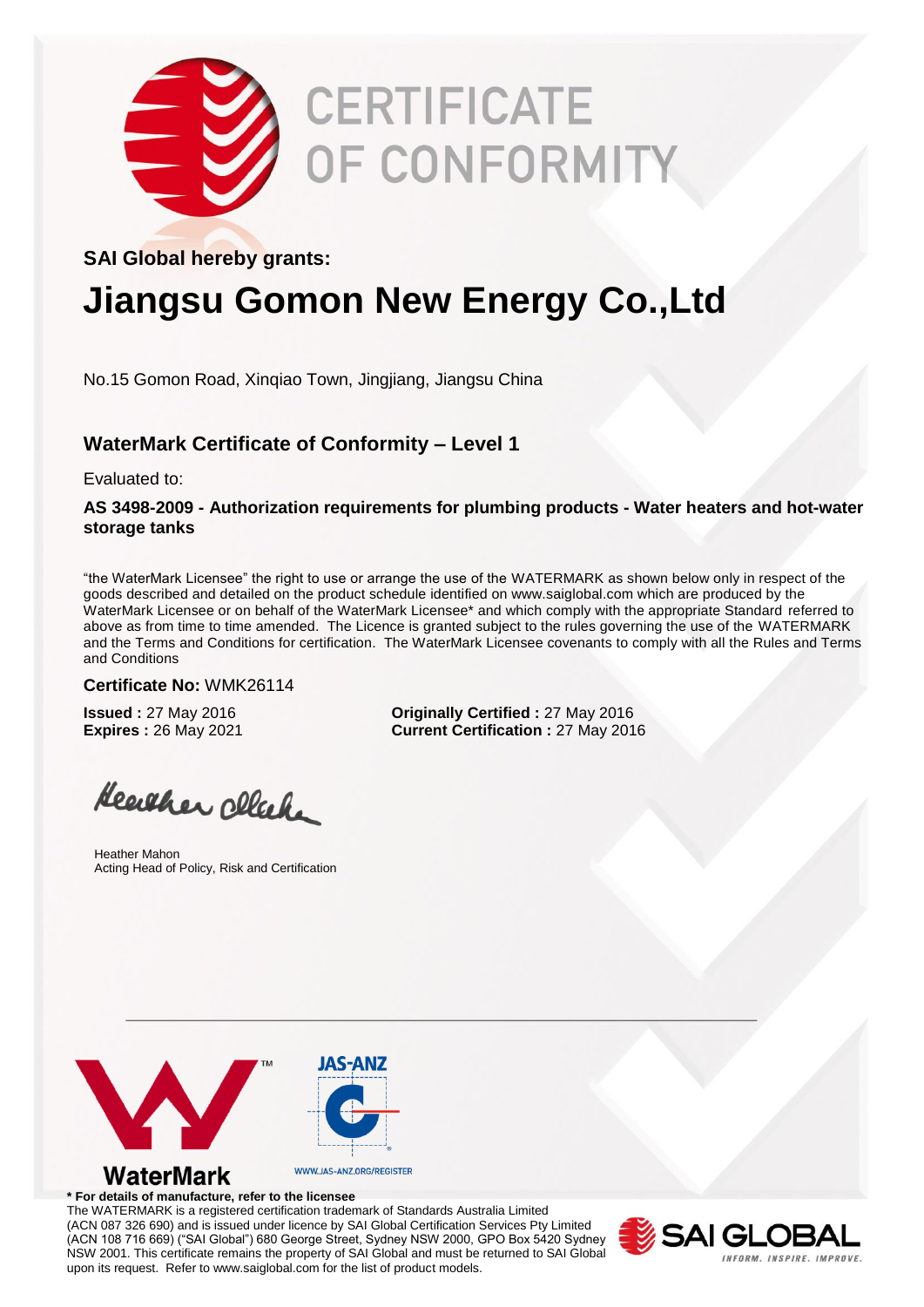# **SCHEDULE TO CERTIFICATE OF CONFORMITY**

### **SAI Global hereby grants :**

# **Jiangsu Gomon New Energy Co.,Ltd**

No.15 Gomon Road, Xinqiao Town, Jingjiang, Jiangsu China

## **WaterMark Certificate of Conformity – Level 1**

Evaluated to:

### **AS 3498-2009 - Authorization requirements for plumbing products - Water heaters and hot-water storage tanks**

| <b>Model</b><br><b>Identification</b>          | <b>Product Type</b>                           | <b>Nominal</b><br><b>Capacity (L</b><br>or L/min) | Energy<br><b>Source</b> | <b>Maximum</b><br>Working<br><b>Pressure</b><br>(kPa) | <b>Inlet Designation</b> | Outlet<br><b>Designation</b> | Regulatory<br>Approval<br><b>Identification</b> | Date<br><b>Endorsed</b> |
|------------------------------------------------|-----------------------------------------------|---------------------------------------------------|-------------------------|-------------------------------------------------------|--------------------------|------------------------------|-------------------------------------------------|-------------------------|
| B-0.85-150-<br>$J/47 - T/2.5 -$<br>$DW-1$      | Unvented electric hot<br>water storage heater | 150                                               | Electric                | 850                                                   | <b>RC 3/4</b>            | <b>RC 3/4</b>                | GMA-500107-<br>EA                               | 26 May 2016             |
| B-0.85-150-<br>$J/47 - T/2.5 -$<br><b>DW-2</b> | Unvented electric hot<br>water storage heater | 150                                               | Electric                | 850                                                   | <b>RC 3/4</b>            | <b>RC 3/4</b>                | GMA-500107-<br>EA                               | 26 May 2016             |
| B-0.85-200-<br>$J/50 - T/2.5 -$<br>$DW-1$      | Unvented electric hot<br>water storage heater | 200                                               | Electric                | 850                                                   | <b>RC 3/4</b>            | <b>RC 3/4</b>                | GMA-500107-<br>EA                               | 26 May 2016             |
| B-0.85-200-<br>$J/50 - T/2.5 -$<br><b>DW-2</b> | Unvented electric hot<br>water storage heater | 200                                               | Electric                | 850                                                   | <b>RC 3/4</b>            | <b>RC 3/4</b>                | GMA-500107-<br>EA                               | 26 May 2016             |
| B-0.85-250-<br>$J/50 - T/2.5 -$<br>$DW-1$      | Unvented electric hot<br>water storage heater | 250                                               | Electric                | 850                                                   | <b>RC 3/4</b>            | <b>RC 3/4</b>                | GMA-500107-<br>EA                               | 26 May 2016             |
| B-0.85-250-<br>$J/50 - T/2.5 -$<br>$DW-2$      | Unvented electric hot<br>water storage heater | 250                                               | Electric                | 850                                                   | <b>RC 3/4</b>            | <b>RC 3/4</b>                | GMA-500107-<br>EA                               | 26 May 2016             |
| B-0.85-300-<br>$J/47 - T/2.5 -$<br>$DW-1$      | Unvented electric hot<br>water storage heater | 300                                               | Electric                | 850                                                   | <b>RC 3/4</b>            | <b>RC 3/4</b>                | GMA-500107-<br>EA                               | 26 May 2016             |
| B-0.85-300-<br>$J/47 - T/2.5 -$<br>$DW-2$      | Unvented electric hot<br>water storage heater | 300                                               | Electric                | 850                                                   | <b>RC 3/4</b>            | RC 3/4                       | GMA-500107-<br>EA                               | 26 May 2016             |
| B-0.85-340-<br>$J/47 - T/2.5 -$<br>$DW-1$      | Unvented electric hot<br>water storage heater | 340                                               | Electric                | 850                                                   | <b>RC 3/4</b>            | <b>RC 3/4</b>                | GMA-500107-<br>EA                               | 26 May 2016             |
| B-0.85-340-<br>$J/47 - T/2.5 -$<br>$DW-2$      | Unvented electric hot<br>water storage heater | 340                                               | Electric                | 850                                                   | <b>RC 3/4</b>            | <b>RC 3/4</b>                | GMA-500107-<br>EA                               | 26 May 2016             |
| B-0.85-400-<br>$J/50 - T/2.5 -$<br><b>DW-1</b> | Unvented electric hot<br>water storage heater | 400                                               | Electric                | 850                                                   | <b>RC 3/4</b>            | <b>RC 3/4</b>                | GMA-500107-<br>EA                               | 26 May 2016             |
| B-0.85-400-<br>$J/50 - T/2.5 -$<br>$DW-2$      | Unvented electric hot<br>water storage heater | 400                                               | Electric                | 850                                                   | <b>RC 3/4</b>            | <b>RC 3/4</b>                | GMA-500107-<br>EA                               | 26 May 2016             |
| B-0.85-450-<br>$J/50 - T/2.5 -$<br><b>DW-1</b> | Unvented electric hot<br>water storage heater | 450                                               | Electric                | 850                                                   | <b>RC 3/4</b>            | <b>RC 3/4</b>                | GMA-500107-<br>EA                               | 26 May 2016             |
| B-0.85-450-<br>$J/50 - T/2.5 -$<br>$DW-2$      | Unvented electric hot<br>water storage heater | 450                                               | Electric                | 850                                                   | <b>RC 3/4</b>            | <b>RC 3/4</b>                | GMA-500107-<br>EA                               | 26 May 2016             |

Model identification of the goods on which the WATERMARK may be used:

**Certificate No**: WMK26114 **Issued Date**: 27 May 2016

This schedule supersedes all previously issued schedules



#### **\* For details of manufacture, refer to the licensee**

The WATERMARK is a registered certification trademark of Standards Australia Limited (ACN 087 326 690) and is issued under licence by SAI Global Certification Services Pty Limited (ACN 108 716 669) ("SAI Global") 286 Sussex Street , Sydney NSW 2000, GPO Box 5420 Sydney NSW 2001. This certificate remains the property of SAI Global and must be returned to SAI Global upon its request. Refer to www.saiglobal.com for the list of product models.